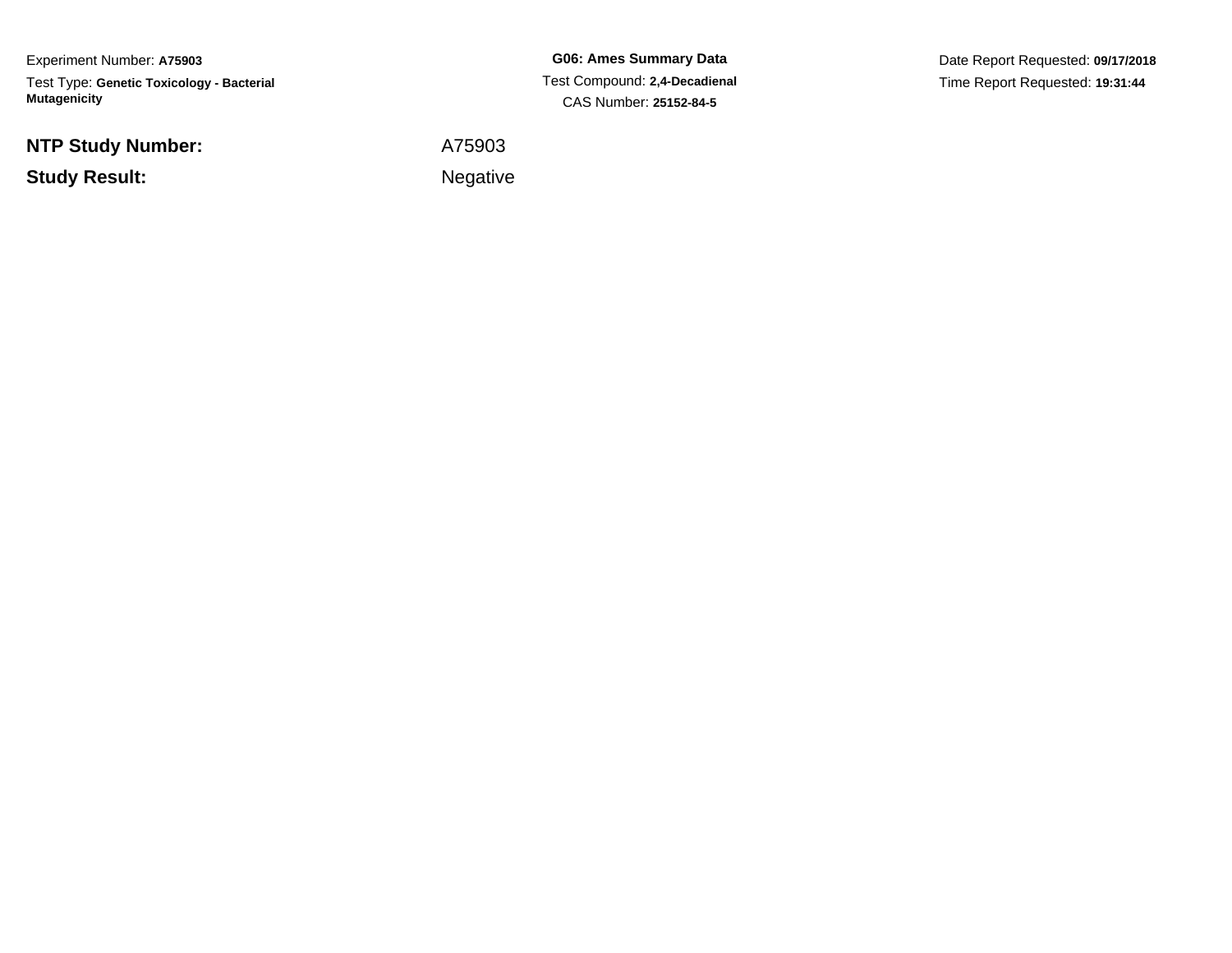**Strain: TA100Dose (ug/Plate) Without S9 Without S9 With 10% Rat S9 With 30% Rat S9 With 10% Hamster S9** Vehicle Control<sup>1</sup>  $111 \pm 2.5$ 5 114 ± 3.5 125 ± 3.2 124 ± 5.5 127 ± 5.2 0.3 $112 \pm 2.8$   $110 \pm 6.4$ <br> $117 \pm 3.1$   $110 \pm 4.5$ 1.00 117 ± 3.1 110 ± 4.5 111 ± 5.4 3.00 117 ± 7.8 101 ± 3.1 113 ± 3.7 115 ± 0.9 116 ± 4.0 10.00 109 ± 2.0 106 ± 4.3 119 ± 4.7 109 ± 8.3 118 ± 2.0 16.00  $80 \pm 4.5^s$ 33.00  $92 \pm 4.7^s$   $92 \pm 4.7^s$  106  $\pm 7.8$  113  $\pm 4.3$  118  $\pm 4.7$ 100.00 108  $\pm$  5.0 108  $\pm$  10.1 108  $\pm$  7.5 333.0 $92 \pm 9.9^s$   $90 \pm 2.7^s$ 1000.0Trial Summary Negativee **Negative Regative** Negative Negative Negative Regative Negative Positive Control<sup>2</sup> $\frac{22}{524 \pm 13.0}$ Positive Control<sup>3</sup>  $499 \pm 7.2$ Positive Control<sup>4</sup> $959 \pm 5.8$  $976 \pm 33.0$ Positive Control<sup>5</sup>  $817 \pm 34.8$ Experiment Number: **A75903**Test Type: **Genetic Toxicology - BacterialMutagenicityG06: Ames Summary Data** Test Compound: **2,4-Decadienal**CAS Number: **25152-84-5**Date Report Requested: **09/17/2018**Time Report Requested: **19:31:44**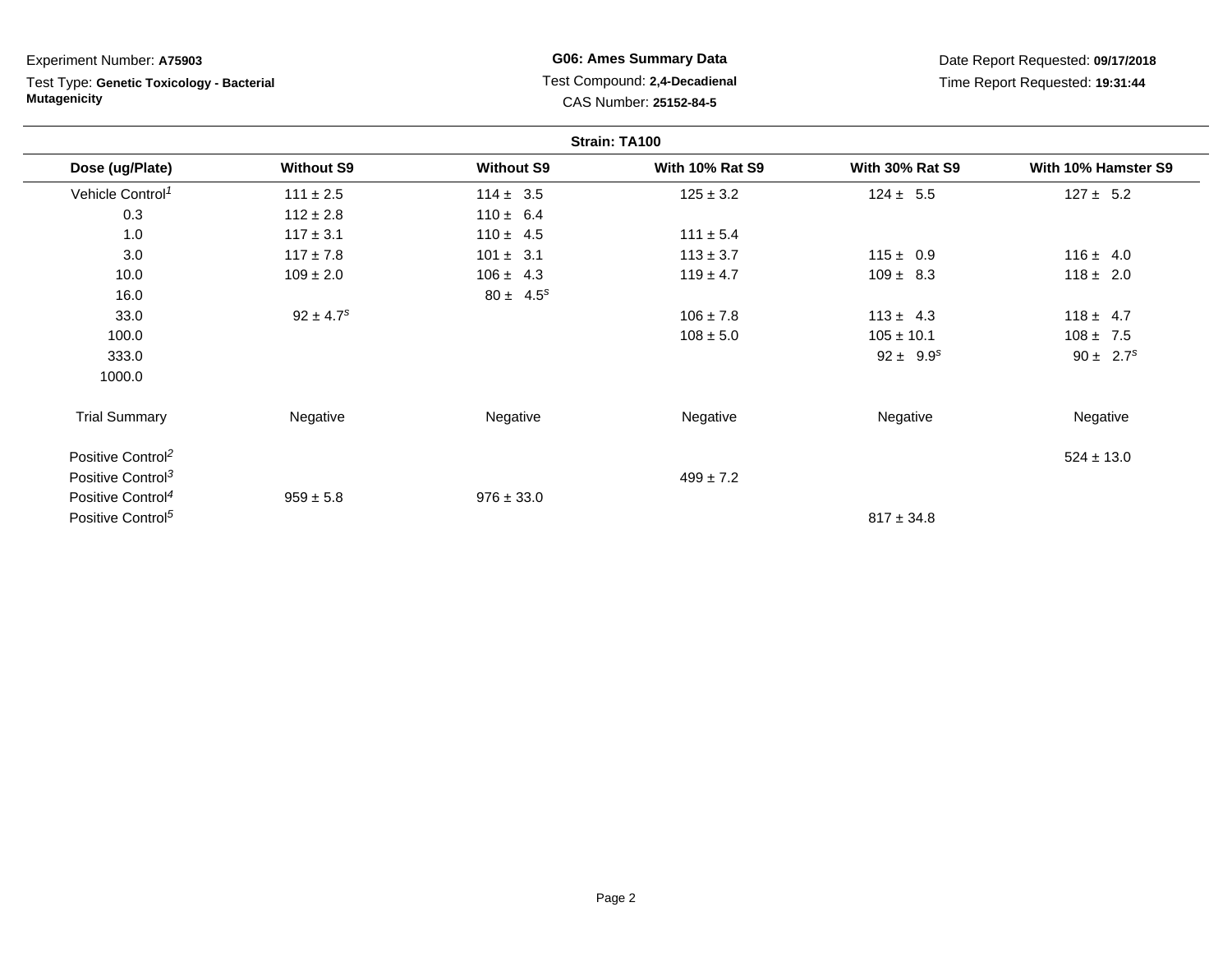Test Type: **Genetic Toxicology - Bacterial Mutagenicity**

| Dose (ug/Plate)               | With 30% Hamster S9 |
|-------------------------------|---------------------|
| Vehicle Control <sup>1</sup>  | $113 \pm 5.2$       |
| 0.3                           |                     |
| 1.0                           |                     |
| 3.0                           |                     |
| 10.0                          | $110 \pm 3.4$       |
| 16.0                          |                     |
| 33.0                          | $112 \pm 3.0$       |
| 100.0                         | $112 \pm 4.9$       |
| 333.0                         | $113 \pm 2.1$       |
| 1000.0                        | $86 \pm 10.0^s$     |
| <b>Trial Summary</b>          | Negative            |
| Positive Control <sup>2</sup> |                     |
| Positive Control <sup>3</sup> | $562 \pm 16.6$      |
| Positive Control <sup>4</sup> |                     |
| Positive Control <sup>5</sup> |                     |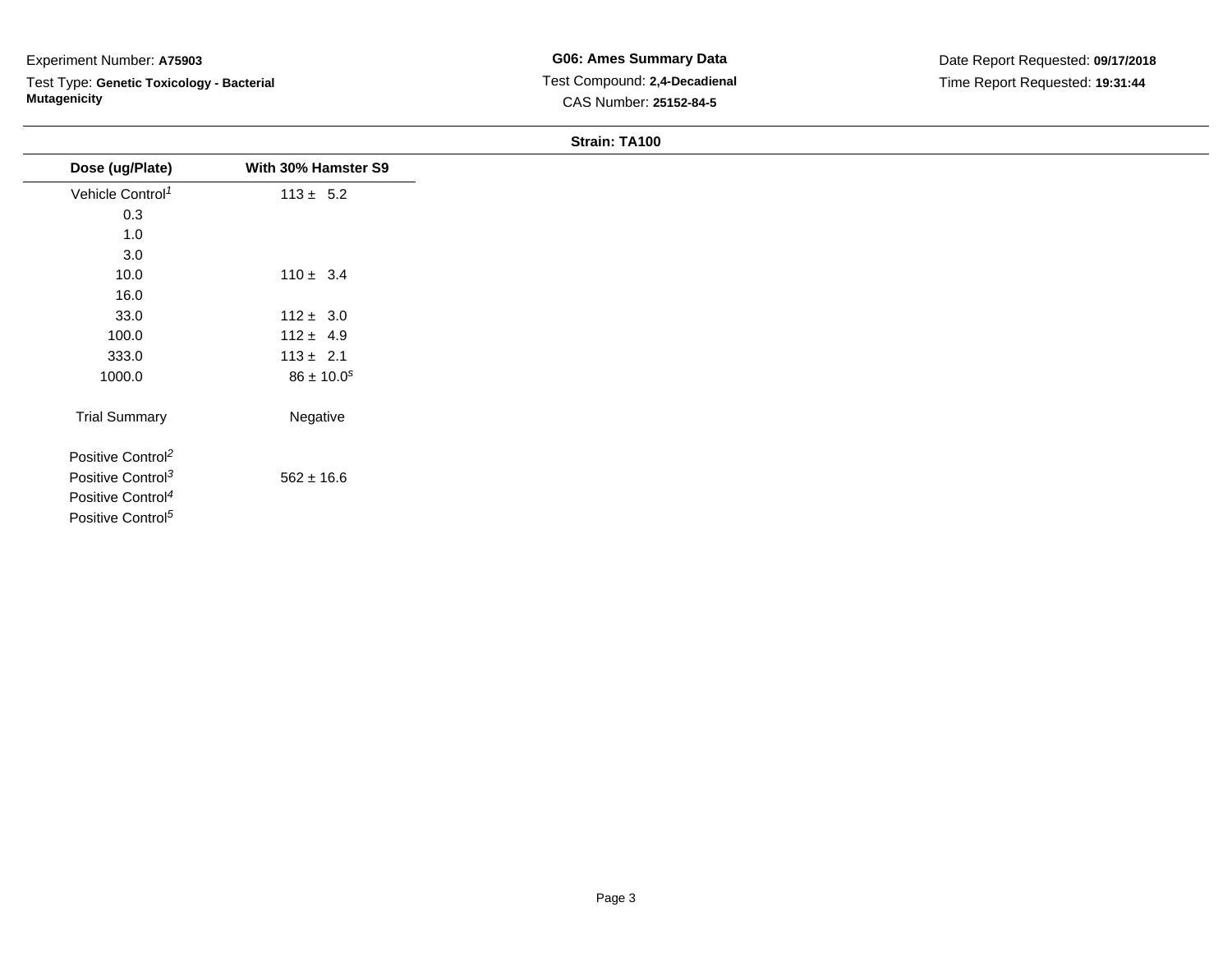Test Type: **Genetic Toxicology - Bacterial Mutagenicity**

**G06: Ames Summary Data** Test Compound: **2,4-Decadienal** CAS Number: **25152-84-5**

Date Report Requested: **09/17/2018**Time Report Requested: **19:31:44**

|                               |                   |                   | Strain: TA1535         |                        |                          |
|-------------------------------|-------------------|-------------------|------------------------|------------------------|--------------------------|
| Dose (ug/Plate)               | <b>Without S9</b> | <b>Without S9</b> | <b>With 10% Rat S9</b> | <b>With 30% Rat S9</b> | With 10% Hamster S9      |
| Vehicle Control <sup>1</sup>  | $9 \pm 0.9$       | $10 \pm 0.9$      | $9 \pm 0.6$            | $13 \pm 0.9$           | $10 \pm 1.2$             |
| 0.3                           | $9 \pm 0.3$       | $12 \pm 0.9$      |                        |                        |                          |
| 1.0                           | $7 \pm 0.9$       | $8 \pm 0.6$       | $12 \pm 0.9$           |                        |                          |
| 3.0                           | $7 \pm 0.7$       | $9 \pm 0.3$       | $10 \pm 0.9$           | $13 \pm 1.8$           | $9 \pm 1.2$              |
| 10.0                          | $8 \pm 1.0$       | $11 \pm 1.0$      | $10 \pm 1.5$           | $16 \pm 1.5$           | $9 \pm 0.6$              |
| 16.0                          | $9 \pm 0.9$       | $8 \pm 0.3$       |                        |                        |                          |
| 33.0                          |                   |                   | $8 \pm 1.2$            | $12 \pm 0.3$           | $8 \pm 0.9$              |
| 100.0                         |                   |                   | $10 \pm 0.6$           | $12 \pm 1.0$           | $12 \pm 3.5$             |
| 166.0                         |                   |                   |                        | $9 \pm 0.3$            |                          |
| 333.0                         |                   |                   |                        |                        | $5 \pm 0.7$ <sup>s</sup> |
| 666.0                         |                   |                   |                        |                        |                          |
| <b>Trial Summary</b>          | Negative          | Negative          | Negative               | Negative               | Negative                 |
| Positive Control <sup>3</sup> |                   |                   |                        |                        | $230 \pm 7.5$            |
| Positive Control <sup>4</sup> | $858 \pm 15.0$    | $816 \pm 24.4$    |                        |                        |                          |
| Positive Control <sup>5</sup> |                   |                   | $160 \pm 9.5$          |                        |                          |
| Positive Control <sup>6</sup> |                   |                   |                        | $143 \pm 11.1$         |                          |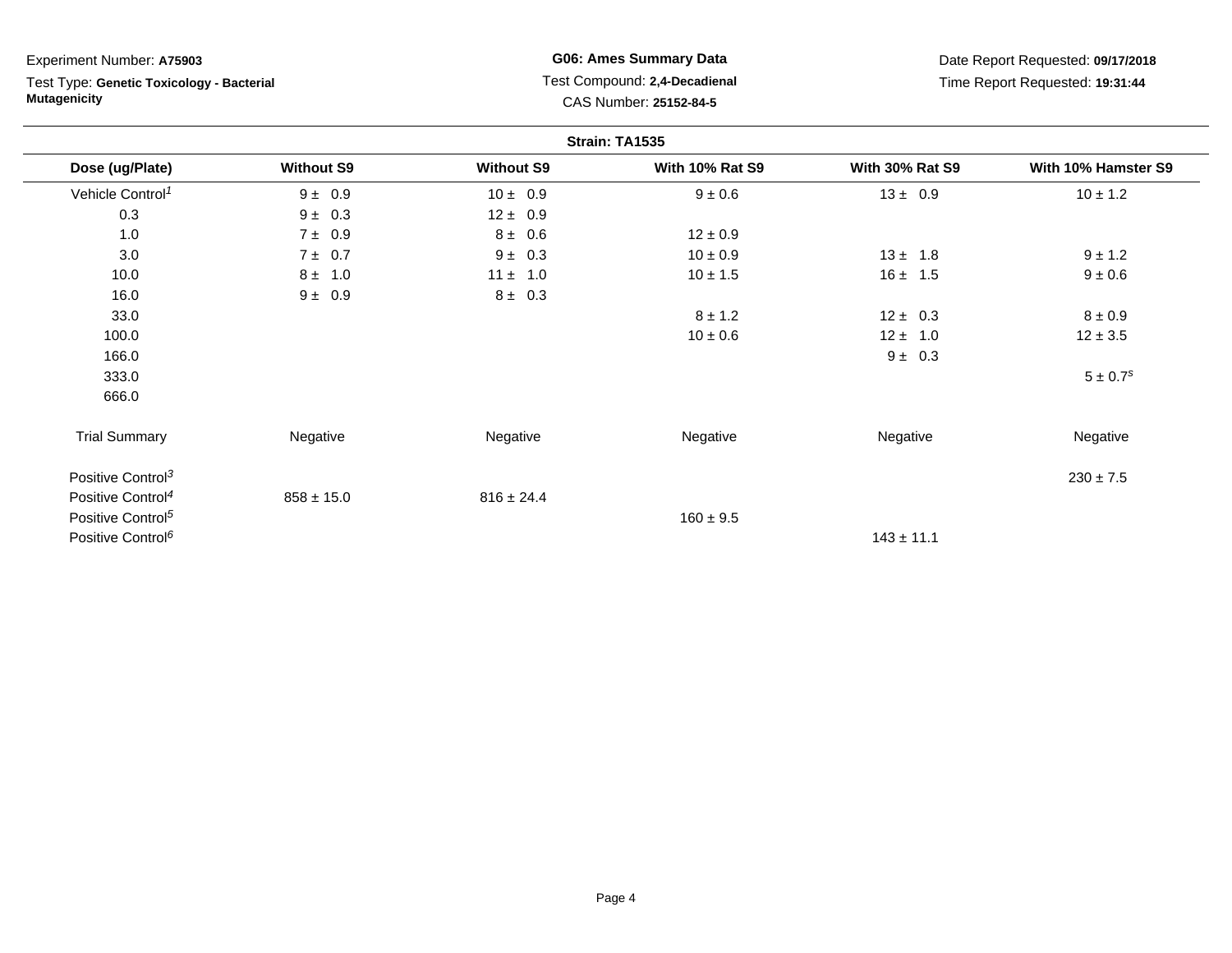Test Type: **Genetic Toxicology - Bacterial Mutagenicity**

| Dose (ug/Plate)               | With 30% Hamster S9 |
|-------------------------------|---------------------|
| Vehicle Control <sup>1</sup>  | $13\pm2.0$          |
| 0.3                           |                     |
| 1.0                           |                     |
| 3.0                           |                     |
| 10.0                          | $13 \pm 1.2$        |
| 16.0                          |                     |
| 33.0                          | $12 \pm 1.2$        |
| 100.0                         | $13\pm0.9$          |
| 166.0                         |                     |
| 333.0                         | $16 \pm 3.0$        |
| 666.0                         | $8\pm0.6$           |
| <b>Trial Summary</b>          | Negative            |
| Positive Control <sup>3</sup> |                     |
| Positive Control <sup>4</sup> |                     |
| Positive Control <sup>5</sup> | $145 \pm 4.4$       |
| Positive Control <sup>6</sup> |                     |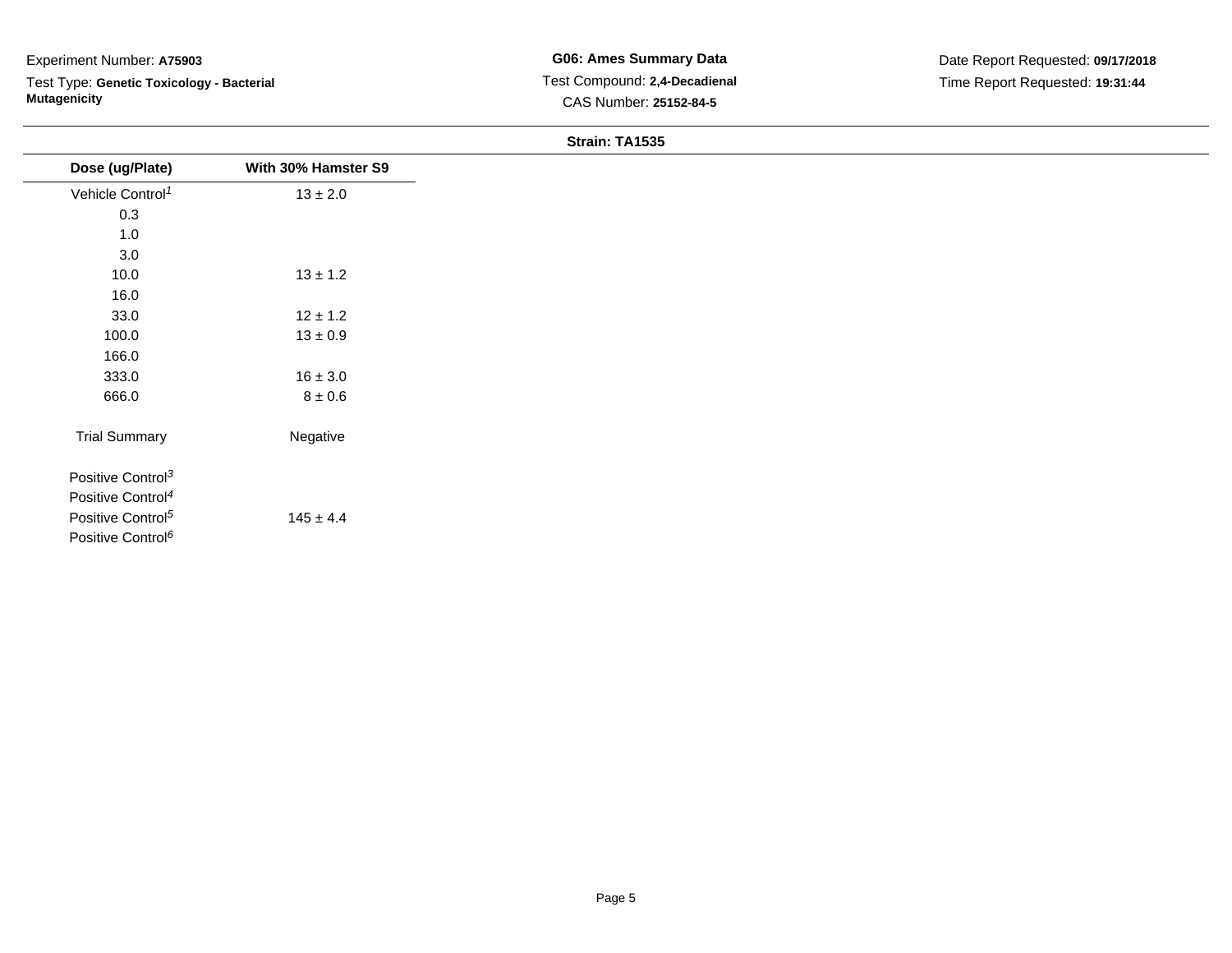| Experiment Number: A75903                                        |                   |                                                         | <b>G06: Ames Summary Data</b> |                                 | Date Report Requested: 09/17/2018 |
|------------------------------------------------------------------|-------------------|---------------------------------------------------------|-------------------------------|---------------------------------|-----------------------------------|
| Test Type: Genetic Toxicology - Bacterial<br><b>Mutagenicity</b> |                   | Test Compound: 2,4-Decadienal<br>CAS Number: 25152-84-5 |                               | Time Report Requested: 19:31:44 |                                   |
|                                                                  |                   |                                                         | <b>Strain: TA97</b>           |                                 |                                   |
| Dose (ug/Plate)                                                  | <b>Without S9</b> | <b>Without S9</b>                                       | <b>With 10% Rat S9</b>        | <b>With 30% Rat S9</b>          | With 10% Hamster S9               |
| Vehicle Control <sup>1</sup>                                     | $148 \pm 5.5$     | $127 \pm 4.4$                                           | $137 \pm 5.2$                 | $158 \pm 6.4$                   | $124 \pm 11.4$                    |
| 0.3                                                              | $143 \pm 5.5$     | $122 \pm 2.2$                                           |                               |                                 |                                   |
| 1.0                                                              | $153 \pm 2.3$     | $146 \pm 5.8$                                           | $137 \pm 0.6$                 |                                 |                                   |
| 3.0                                                              | $147 \pm 0.6$     | $134 \pm 9.0$                                           | $146 \pm 6.4$                 | $149 \pm 6.7$                   | $137 \pm 5.2$                     |
| 10.0                                                             | $143 \pm 9.5$     | $122 \pm 6.5$                                           | $152 \pm 2.2$                 | $158 \pm 12.1$                  | $138 \pm 3.0$                     |
| 16.0                                                             | $59 \pm 22.1^s$   | $77 \pm 6.2^s$                                          |                               |                                 |                                   |
| 33.0                                                             |                   |                                                         | $143 \pm 9.8$                 | $163 \pm 12.8$                  | $151 \pm 1.9$                     |
| 100.0                                                            |                   |                                                         | $120 \pm 0.5$                 | $161 \pm 2.0$                   | $143 \pm 7.4$                     |
| 166.0                                                            |                   |                                                         |                               | $131 \pm 2.4$                   |                                   |
| 333.0                                                            |                   |                                                         |                               |                                 | $130 \pm 7.9$                     |
| 666.0                                                            |                   |                                                         |                               |                                 |                                   |
| <b>Trial Summary</b>                                             | Negative          | Negative                                                | Negative                      | Negative                        | Negative                          |
| Positive Control <sup>2</sup>                                    |                   |                                                         |                               |                                 | $449 \pm 14.9$                    |
| Positive Control <sup>3</sup>                                    |                   |                                                         | $363 \pm 21.1$                |                                 |                                   |
| Positive Control <sup>5</sup>                                    |                   |                                                         |                               | $466 \pm 18.8$                  |                                   |
| Positive Control <sup>7</sup>                                    | $361 \pm 21.4$    | $368 \pm 14.1$                                          |                               |                                 |                                   |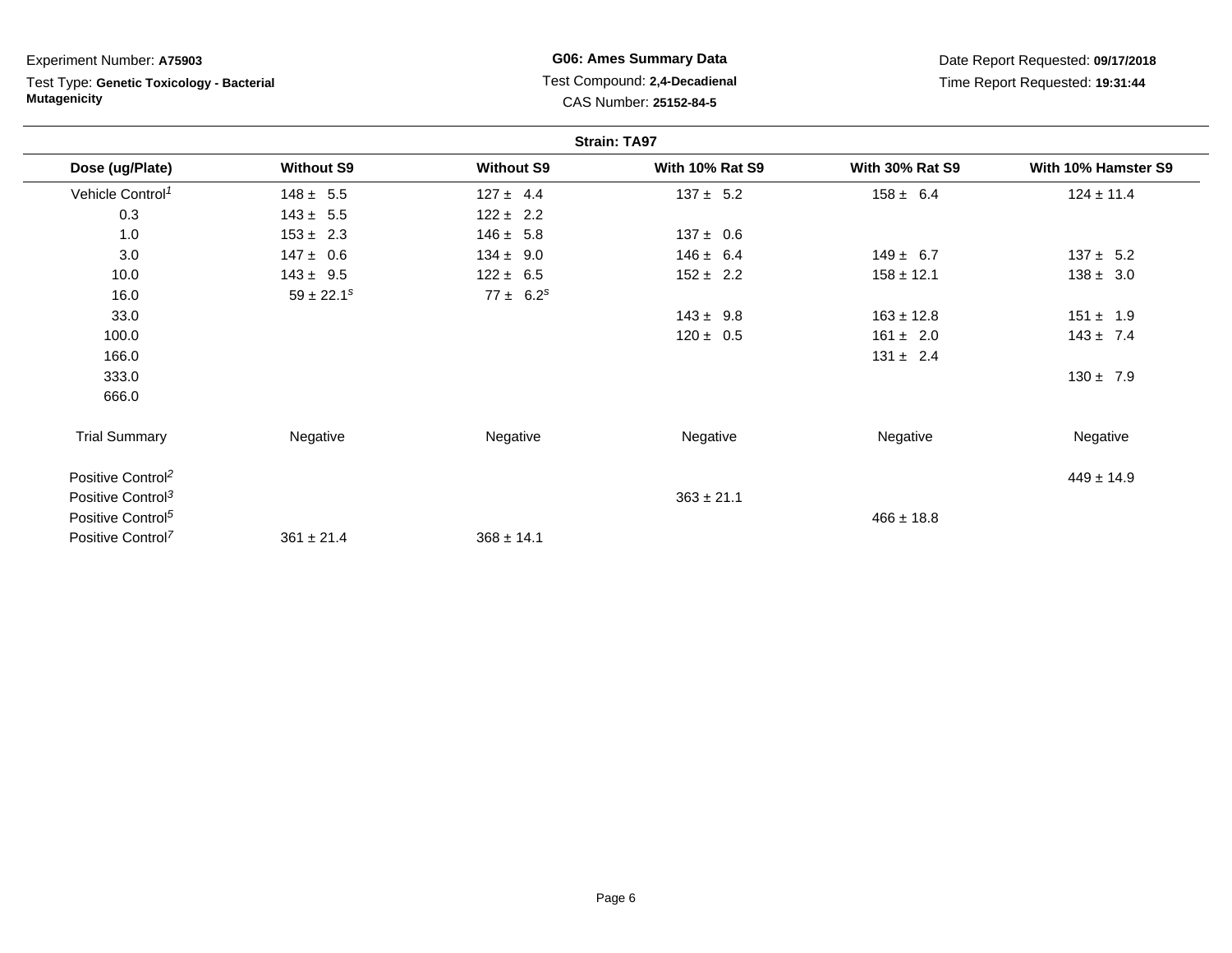Test Type: **Genetic Toxicology - Bacterial Mutagenicity**

| Dose (ug/Plate)               | With 30% Hamster S9 |
|-------------------------------|---------------------|
| Vehicle Control <sup>1</sup>  | $155 \pm 6.0$       |
| $0.3\,$                       |                     |
| 1.0                           |                     |
| 3.0                           |                     |
| 10.0                          | $159 \pm 0.3$       |
| 16.0                          |                     |
| 33.0                          | $168 \pm 13.7$      |
| 100.0                         | $162 \pm 7.2$       |
| 166.0                         |                     |
| 333.0                         | $154 \pm 21.0$      |
| 666.0                         | $99 \pm 5.5$        |
| <b>Trial Summary</b>          | Negative            |
| Positive Control <sup>2</sup> |                     |
| Positive Control <sup>3</sup> | $487 \pm 12.2$      |
| Positive Control <sup>5</sup> |                     |
| Positive Control <sup>7</sup> |                     |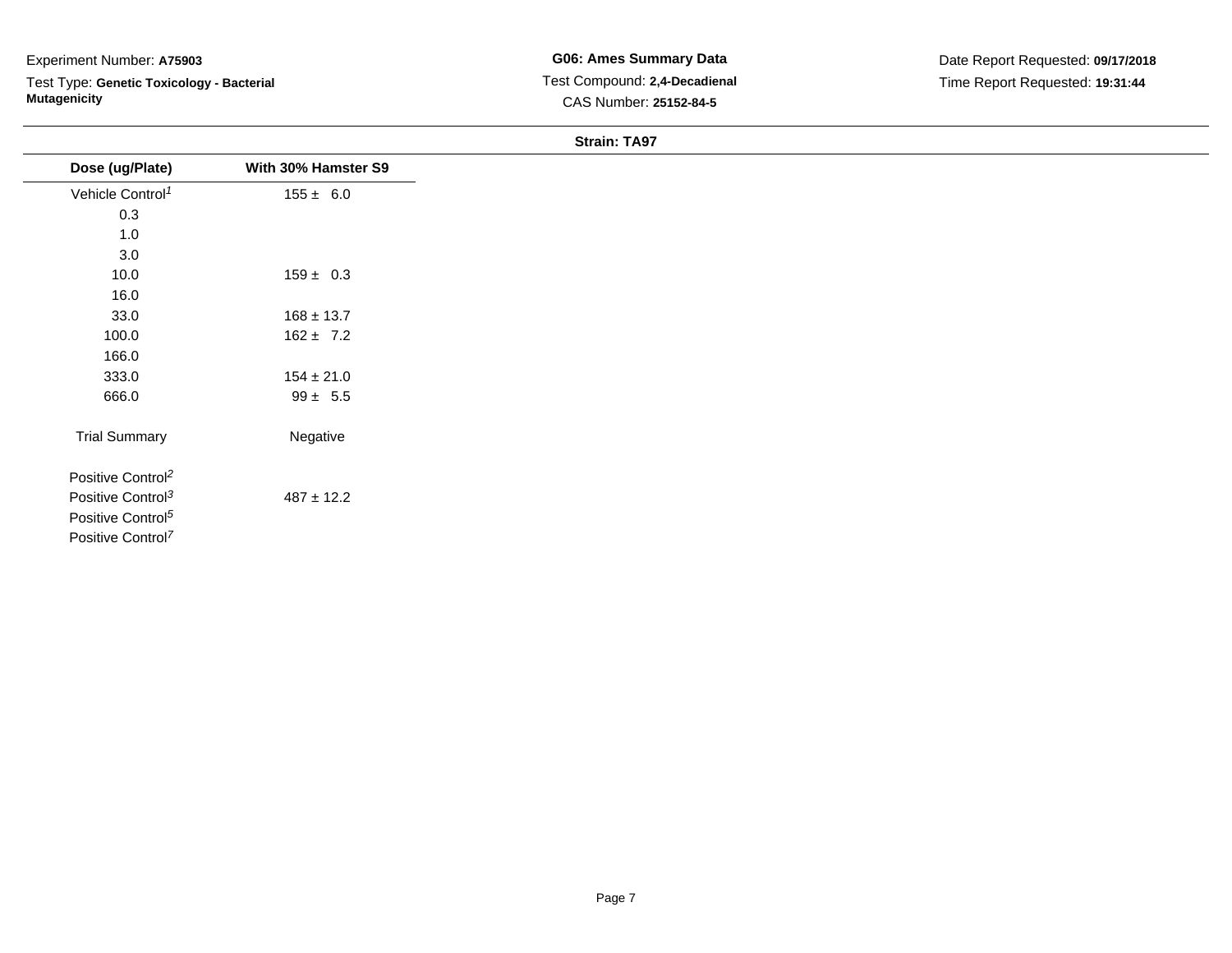**Strain: TA98Dose (ug/Plate) Without S9 Without S9 With 10% Rat S9 With 30% Rat S9 With 10% Hamster S9** Vehicle Control<sup>1</sup>  $15 ± 1.7$  $7$   $15 \pm 1.2$   $17 \pm 0.3$   $19 \pm 2.6$   $21 \pm 1.9$ 0.33  $19 \pm 2.4$   $14 \pm 0.9$ 1.00  $20 \pm 1.2$   $14 \pm 2.1$   $15 \pm 1.0$ 3.00 19 ± 3.6 17 ± 0.9 17 ± 1.5 15 ± 0.9 19 ± 3.5 10.00  $20 \pm 2.3$  15  $\pm 1.7$  17  $\pm 1.5$  22  $\pm 2.5$  20  $\pm 1.3$ 16.00  $8 \pm 1.0$ 33.00  $9 \pm 3.8^x$  21  $\pm 0.9$ 100.00  $16 \pm 1.2$  19  $\pm 3.5$  18  $\pm 1.5$ 333.00  $9 \pm 0.9^s$  8  $\pm 0.9^s$  8  $\pm 0.9^s$ 1000.0Trial Summary Negativee **Negative Regative** Negative Negative Negative Regative Negative Positive Control<sup>2</sup> $^{2}$   $^{418}$   $\pm$  11.6 Positive Control<sup>3</sup>  $350 \pm 15.1$ Positive Control<sup>8</sup> 327 ± 23.7Positive Control<sup>9</sup>  $337 \pm 25.3$ Positive Control<sup>5</sup>  $^{5}$ Experiment Number: **A75903**Test Type: **Genetic Toxicology - BacterialMutagenicityG06: Ames Summary Data** Test Compound: **2,4-Decadienal**CAS Number: **25152-84-5**Date Report Requested: **09/17/2018**Time Report Requested: **19:31:44**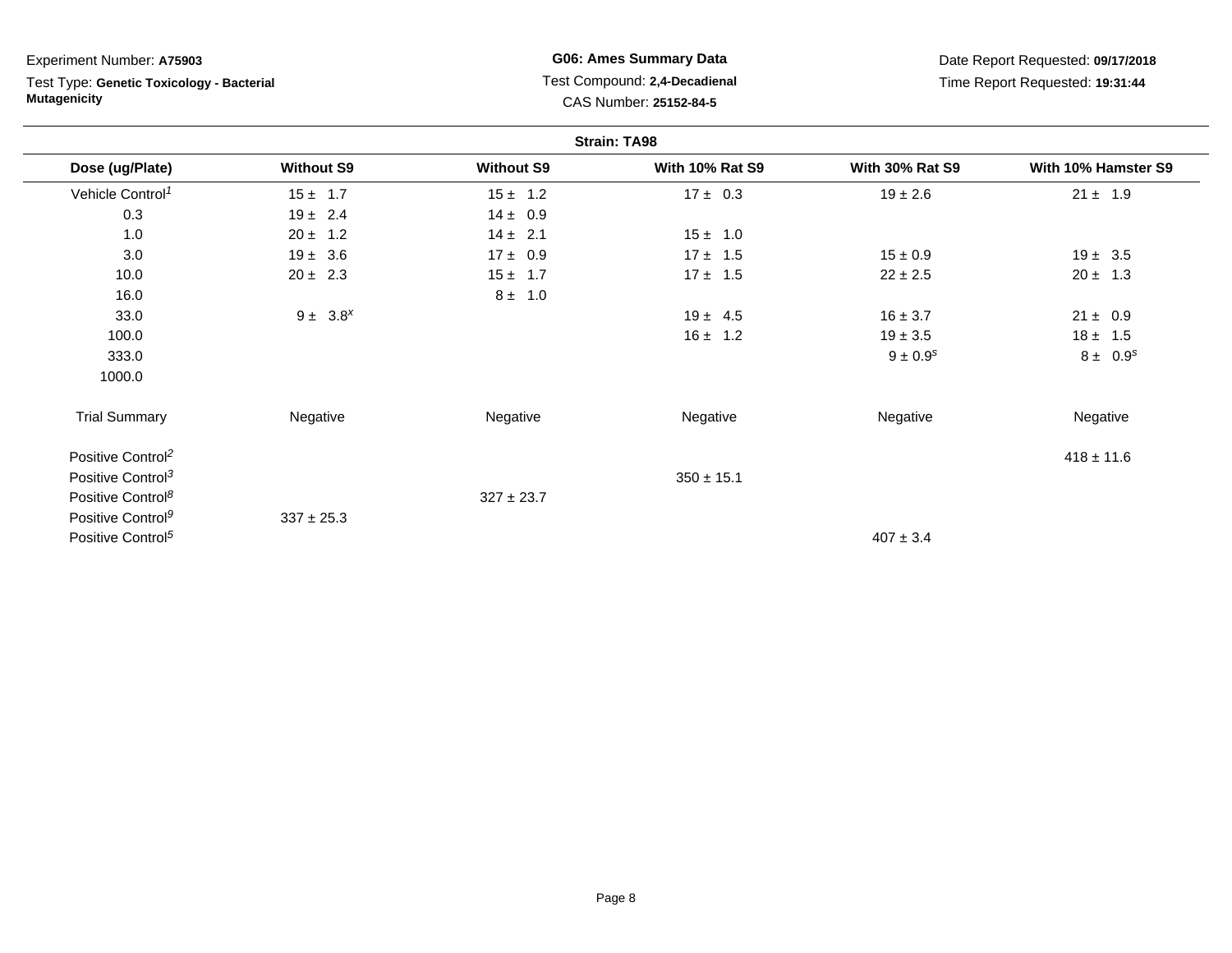Test Type: **Genetic Toxicology - Bacterial Mutagenicity**

| Dose (ug/Plate)               | With 30% Hamster S9 |
|-------------------------------|---------------------|
| Vehicle Control <sup>1</sup>  | $18 \pm 1.7$        |
| 0.3                           |                     |
| $1.0$                         |                     |
| 3.0                           |                     |
| 10.0                          | $15 \pm 0.9$        |
| 16.0                          |                     |
| 33.0                          | $17 \pm 2.3$        |
| 100.0                         | $16 \pm 2.4$        |
| 333.0                         | $20 \pm 1.2$        |
| 1000.0                        | $7 \pm 1.8^s$       |
| <b>Trial Summary</b>          | Negative            |
| Positive Control <sup>2</sup> |                     |
| Positive Control <sup>3</sup> | $424 \pm 22.5$      |
| Positive Control <sup>8</sup> |                     |
| Positive Control <sup>9</sup> |                     |
| Positive Control <sup>5</sup> |                     |
|                               |                     |